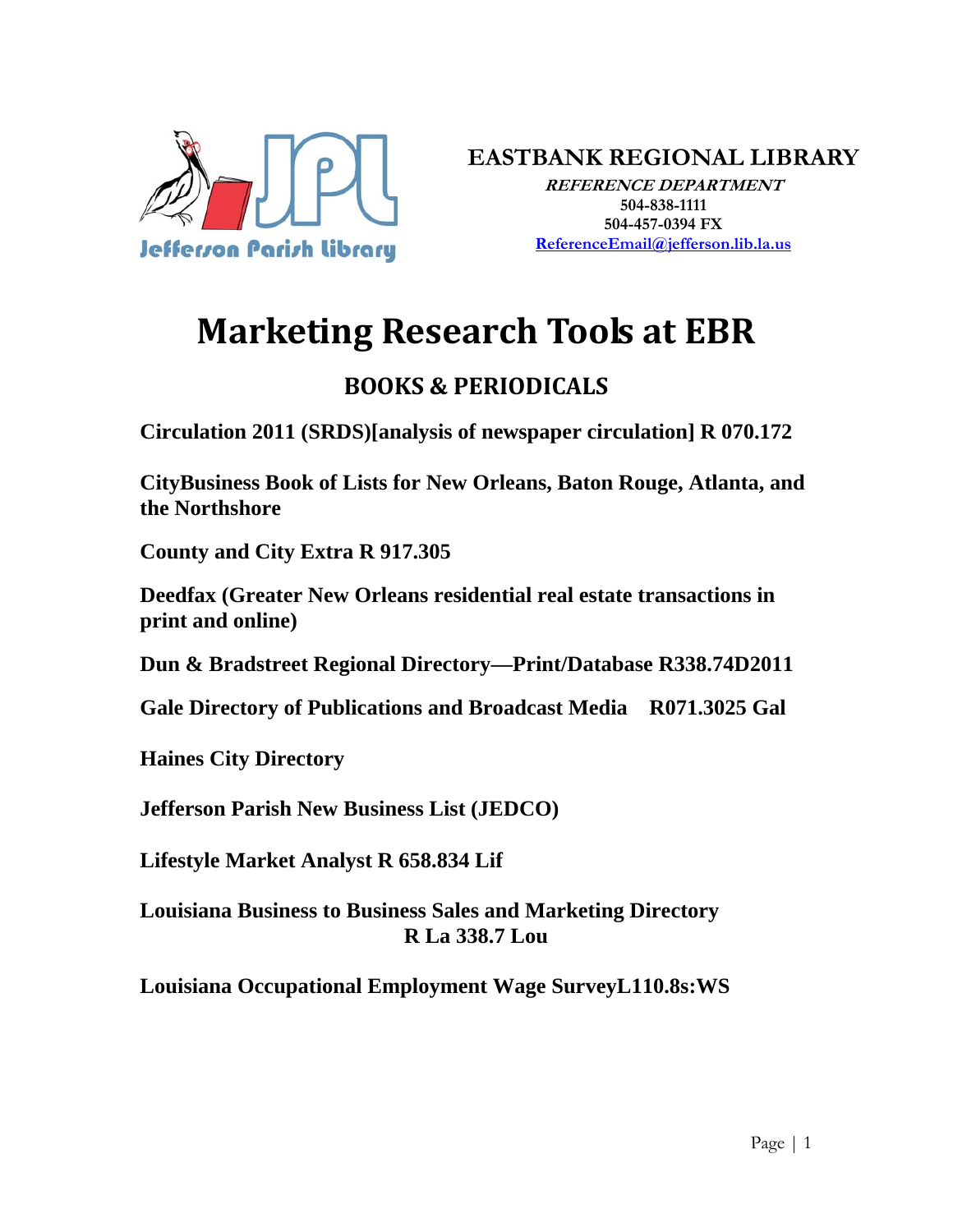#### **County Business Patterns R La 317.63 Uni**

**Louisiana's Updated Media Directory R La. 070.025763 Lou** 

**Metropolitan New Orleans Real Estate Market Analysis**  Published by UNO

**New Orleans City Business ( www.neworleanscitybusiness.com)** 

**Polk City Directories** 

**Rand McNally Commercial Atlas & Marketing Guide R 912 Ran** 

**The Sourcebook of County Demographics R 339.41 Sou** 

**Sourcebook for Zipcode Demographics R 304.6 Sou 2** 

**Statistical Abstract of the United States R 317.3 Uni** 

**World Chamber of Commerce Directory R 380.106 Wor** 

# **Louisiana Library DATABASES**

@www.jefferson.lib.la.us Online Databases

**12 volume Business Plans Complete—a Gale Virtual Reference Library title in Gale Group Databases** 

**Business Searching Interface: Business Source Complete-also in Ebsco)**  Articles, company information, industry profiles, country and market research reports

#### **Demographics Now—in Gale Group Databases**

**Dun & Bradstreet Louisiana Million Dollar Database** 

**Economia y Negocios—in Ebsco**  fulltext Spanish business publications

#### **Hospitality and Tourism Index—in Ebsco**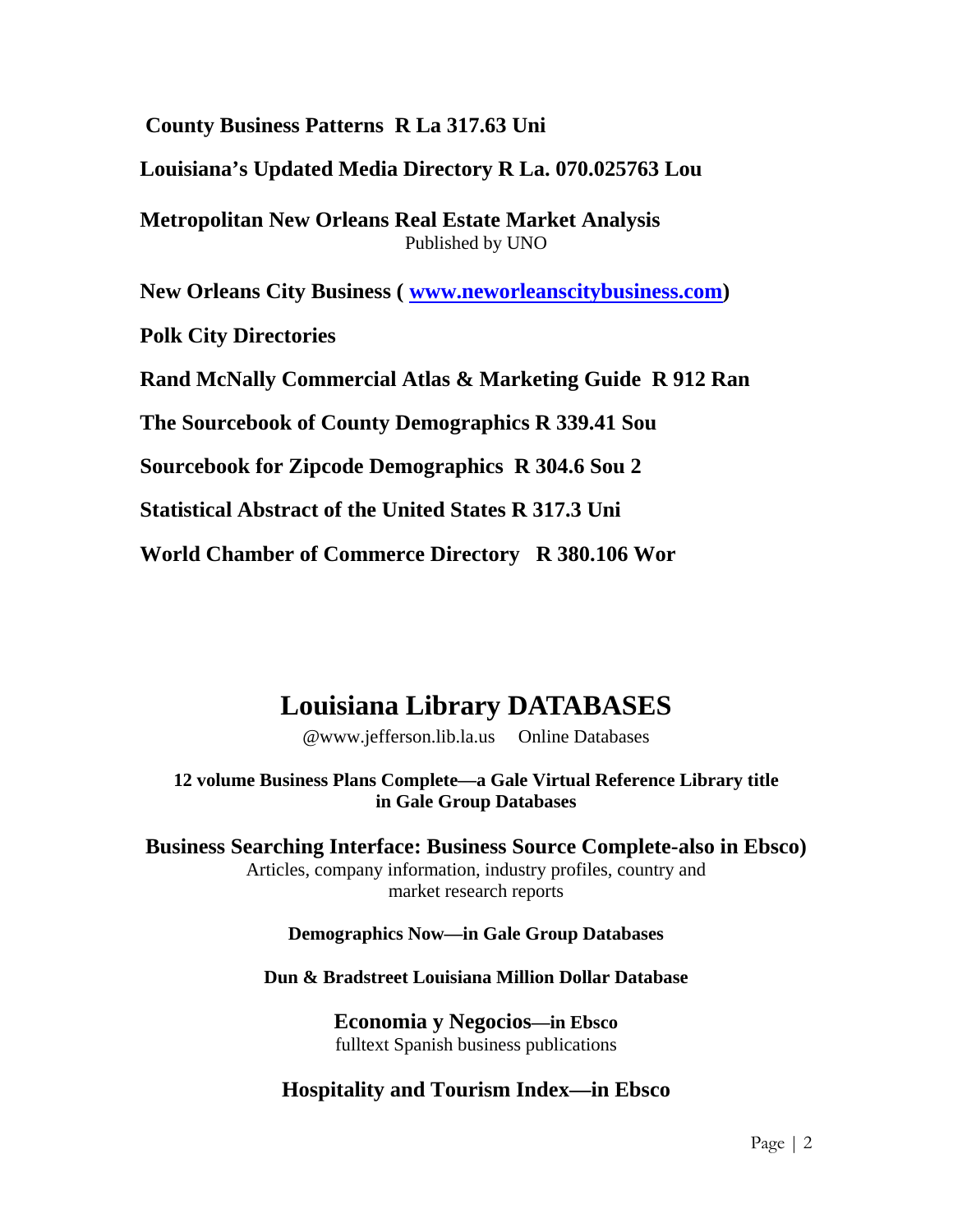**Newsbank** ( keyword searches Times-Picayune, New Orleans CityBusiness, and Baton Rouge Advocate, as well as Alexandria, Lafayette, Monroe, Shreveport, Dallas, and Houston papers et al)

**Newspaper Source** (on the library's website in Ebsco: 25 national newspapers, 260+ regional papers*.* 

#### **Reference USA**

 Residential and business database with multiple search modes ( siccode, yp heading, zipcode, address, etc.)

#### **Thomson Gale Legal Forms—a Gale Group database**

### **Internet Resources**

**www.amaneworleans.com American Marketing Association New Orleans Chapter** 

**www.bls.gov (Bureau of Labor Statistics) "Metropolitan Area Occupational Employment and Wage Estimates" link.** 

**www.businessguidelouisiana.com Official Guide to Doing Business in Louisiana** 

**www.bus.lsu.edu LSU's Real Estate Research Institute** 

**http://www.bus.lsu.edu/lbtc LSU Business and Technology Center** 

#### **www.buyusa.gov New Orleans Export Assistance Center**

**http://www.buyusa.gov/neworleans/partners.html "**The New Orleans U.S. Export Assistance Center works with federal, state, public and private organizations located throughout the state on export-related programs, such as matchmaking, counseling, business incentives, seminars, and workshops."

#### **www.census.gov for multilevel, including zipcode, census data and Economic Census reports**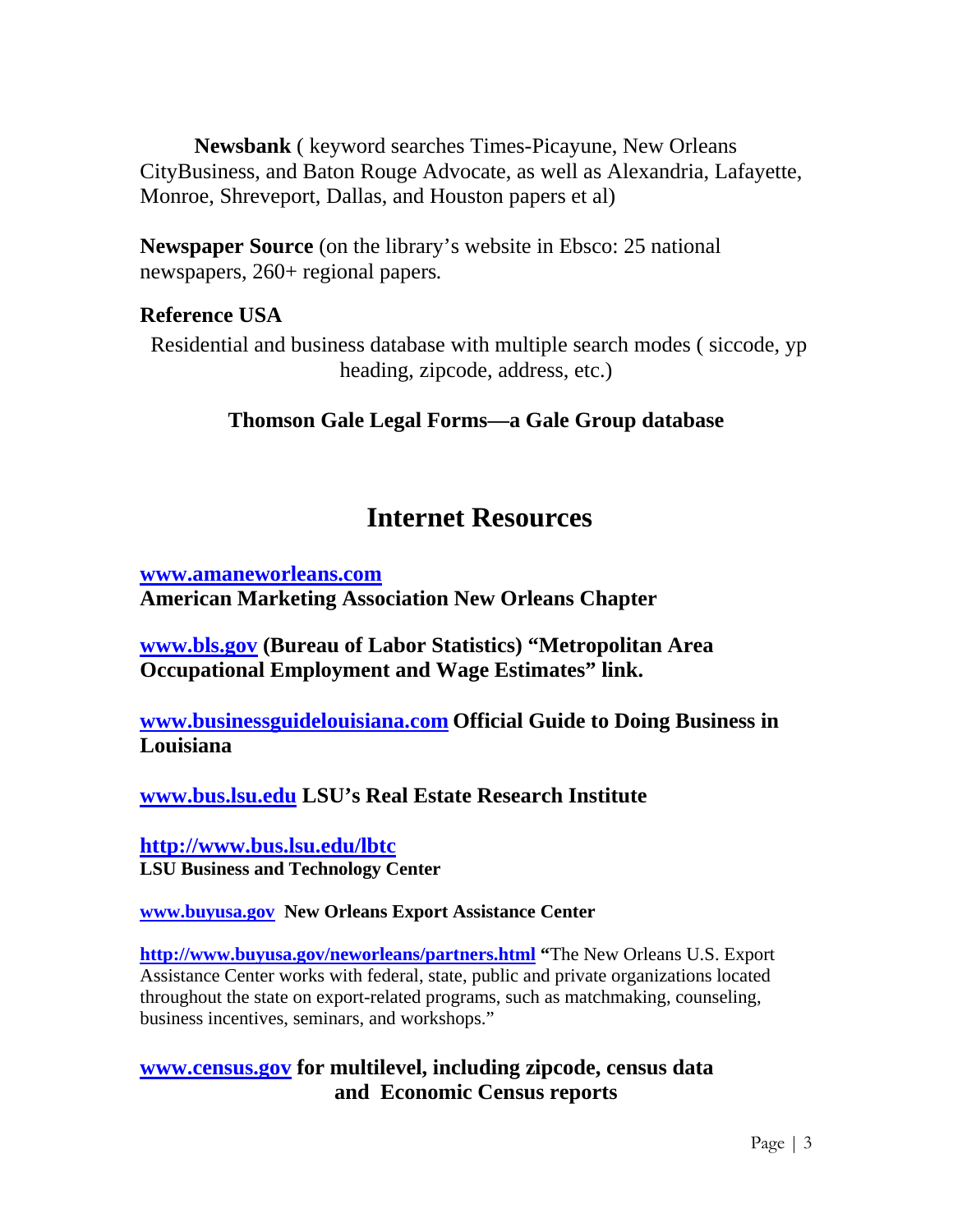#### **http://www.census.gov/population/www/projections/stproj.html Population projections by state to 2030**

**www.choosecenla.com Central Louisiana Economic Development Alliance** 

**http://www.entergy-louisiana.com/Economic\_Development/ Entergy's economic development initiatives** 

**www.filmjeffersonla.com "Louisiana's most generous initiatives" Film industry promotion for Jefferson Parish** 

**www.gnocdc.org Greater New Orleans Community Data Center** 

#### **www.gnoinc.org Greater New Orleans Inc Regional Economic Alliance "a regional development agency serving the 10-parish greater New Orleans region"**

**http://www.ideavillage.org/resourcefinal.pdf**  New Orleans Area Small Business Resource Guide

#### **www.jedco.org Jefferson Economic Development Commission**  700 **Churchill Parkway • Avondale, Louisiana 70094 • Phone: 504.875.3908 • Fax: 504.875.3923**

**www.lambc.org Louisiana Minority Business Council** 

**http://www.lbia.org Louisiana Business Incubators Association Download center includes a business plan outline…** 

**www.louisianaeconomicdevelopment.com"Finding the right site begins with finding the right information…Research more than 1,000 available sites, buildings and mega sites in Louisiana. Review GIS-based geographic suitability analyses, view detailed demographic and business data, get needed contact information and more."** 

**www.louisianaentertainment.gov "Our mission is to create and grow and indigenous entertainment industry"** 

**www.louisiana.gov/Explore/Demographics\_and\_Geography Louisiana State Census Data Center**